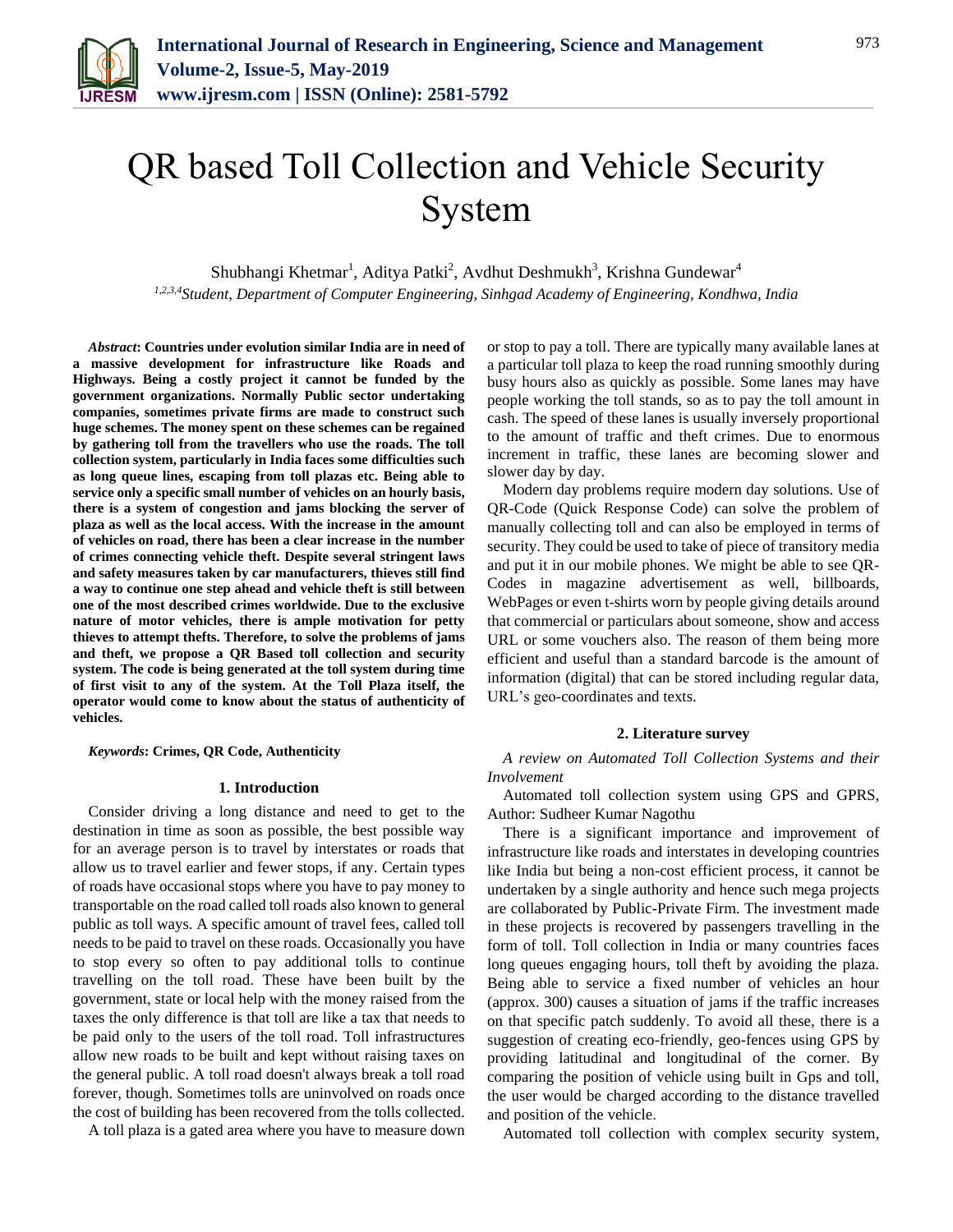

Author: P. Kamalakannan; M. Balaji; A. Avinash; S. Keerthana; R. Mangayarkarasi

The below given work is concerned with automated toll collection system using the active RFID tags where vehicles are made to pass through a sensor system embedded on highway or mounted on highway to read the tags. The smart system will electronically classify the vehicle and calculate the amount to be transacted from the owner, ensuring no pilferage of the amount. The frequent passers have a prepaid smartcard, deducing the amount using smart card reader, a microcontroller with powerful CPU and GPU tightly coupled with memory (RAM, ROM, EPROM), I/O features such as serial ports, parallel ports, timers/counters, interrupt controller, data acquisition interfaces such as analog to digital converter (ADC), digital to analog converter (DAC) integrated to a single silicon chip connected with personal computer through RS232 data adapter.

Automated fault detection in violation enforcement cameras within Electronic Toll Collection systems, Author: Anurag Ganguli; Ajay Raghavan; Vladimir Kozitsky; Aaron Burry

Electronic Toll Collection facilities offer travellers the ability to pay toll electronically, most commonly via Radio Frequency Identification (RFID) transponders placed within the vehicle. ETCs are complex systems comprising of a multitude of sensing and electronics equipment. To prevent violation, photo enforcement cameras are used to capture license plate images of the violating vehicle. To ensure adequate image quality and integrity of these cameras, as per the standard maintenance and review policy these are checked manually on a periodic basis. Being an expensive and error prone it may involve only a fraction of images that are actually captured. This problem could be addressed some algorithmic tools are proposed that could automatically review images and detect any potential faults reducing human efforts and increase maintenance efficiency. Hence use no-reference or reduced-reference approaches for fault detection is generally employed wherever possible.

Secured short time automated toll fee collection for private group transportation, Author: Jayapriyaa CT; Y. Bevish Jinila

Automated toll fee collection on Indian road has been widely anticipated and has been a challenge because of cost and efficiency of these systems. This paper presents automated toll fee collection system in more efficient, faster, low cost and in very secure manner. Normal cameras are used to capture vehicle number plates and vehicle numbers are retrieved. The vehicular ID provides the details of bank details of owner linked from the database. The fee being payed from the account if available or is manually paid. If there is cluster of vehicles belonging to a particular organisation is present nearby toll booth then these are grouped and billed together to reduce the number of transactions. One of the vehicles is appointed as head representing all the members of the cluster and ID based multi signature scheme is used for the purpose of checking authenticity. On an experimental basis, it has been proven that cluster based scheme performs far better than non-cluster based approach.

Open road tolling in India by pattern recognition, Author: Dipti Jadhav; Manoj Sabnis

Basic requirements and characteristics of modern services are modern aminities, faster data transfer and minimum delay which are applicable for transport services as well. One such service offered to transport system is toll collection. Initially it was a manual process but now due to development in various fields it is slowly migrated towards automation. The system discussed in this paper is a full automated toll collection system. These days, Number plate recognition (NCR) is used for automatic toll collection, secure parking and law enforcement. Open Road Tolling(ORT) uses video evidence to identify vehicle usage of a toll facility without the use of toll booths for toll collection without having to stop or even slow down to pay the toll. The application utilizes image processing and pattern recognition methods for Open Road Tolling. This paper presents Open Road Tolling (ORT) using number plate recognition. The proposed Number Plate Recognition (NPR) techniques consist of two modules: histogram based number plate localization and number plate recognition using template matching. Being a simple and faster approach, it has been implemented in foreign countries as well on a major scale.

#### *A. Problem statement*

There lies a problem in every situation. Traditional toll collection system is able to service a comparatively less number of vehicles and there is no methodology proposed to check their authenticity for the sake that weather it is stolen or having any criminal record as well.



**3. Proposed system**

Fig. 1. System architecture

## *A. QR-code*

Initial step being the generation of QR-Code from the user information during the vehicle registration or during its initial visit to a toll plaza.

QR-Code is the most efficient and effective way of storing and transfer of data via an image in an encrypted format.